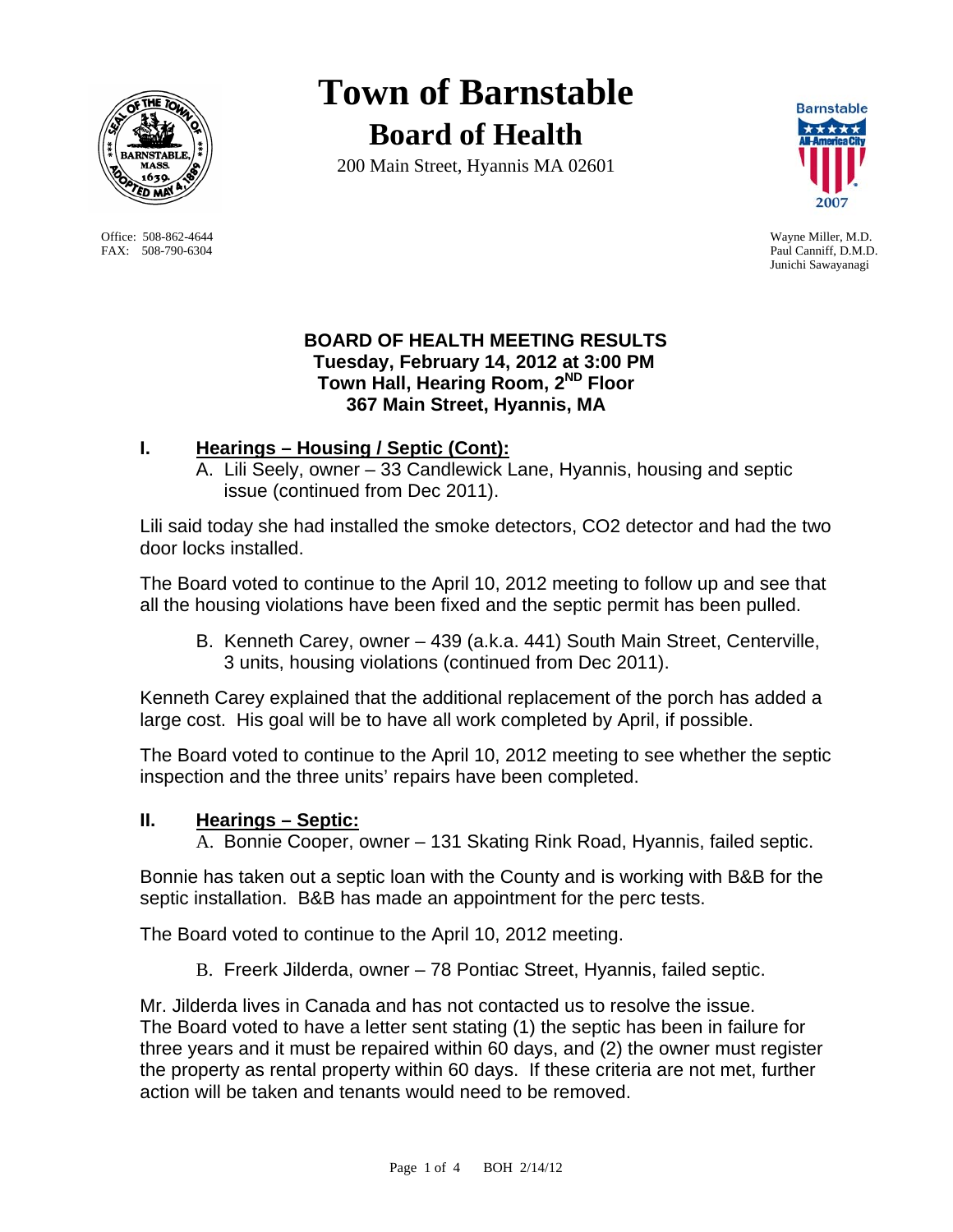## **III. Hearing – Connect to Sewer:**

30 Thornton Drive- Business Condominiums, Barnstable

#### Owners:

| A. William and Rita Amaral | 1 Unit  | Map/Parcel 296-008-00A       |
|----------------------------|---------|------------------------------|
| <b>B.</b> Richard Fleming  | 2 Units | Map/Parcel 296-008-00B & 00C |
| C. Bert Mosher             | 1 Unit  | Map/Parcel 296-008-00D       |
| D. Michael Michnay         | 2 Units | Map/Parcel 296-008-00E & 00F |
|                            |         |                              |

Issues that exist: The building was originally set up as a condo trust. One of the owners has moved out of town and is headed into foreclosure. Mr. Fleming's attorney had advised him not to hook up as he would become liable for the whole building. David Anderson, DPW, requires having all owners fill out a questionnaire prior to connection to sewer. Information on questionnaire includes chemicals used in units and whether the units have floor drains. The owners confirmed that units A-D do not have floor drains. It is unknown whether units E&F do. Those units are rented to the tenant Cape Cod Truck Caps. It is unknown how many septic systems are at the location.

Action: The Health Division will send a letter to Michael Michnay requesting the questionnaire be filled out within 30 days. The septic installer Sean Enright will find out how many septic systems are there. Tom McKean will meet with Dave Anderson, DPW to see how we can move forward and Dr. Miller will check with the Town Attorney on any possible issues. Continued to the April 10, 2012 Board meeting.

### **IV. Innovative / Alternative (I/A) System (Cont.)**

Stephen Wilson, Baxter Nye Engineering, representing David Brito, P&S Agreement with owners – 31 and 43 Church Hill Road, Centerville, Map/Parcel 207-138 and 207-139, total two lots is 32,045 square feet, three variances, MicroFAST system, (continued from Jan 2012)-revised plans.

Dr. Miller said one of the criteria to granting the I/A is that a regular Title V system could be installed on the property but the I/A is desired for its additional benefits.

The Board voted to continue to the March 13, 2012 Board meeting to allow time to determine from Zoning whether the property is officially one lot or two, and to allow Mr. Wilson time to make adjustments in his plan.

#### **V. Variances – Septic (New):**

Peter McEntee, Engineering Works, representing Thomas Kelly, owner – 128 Saint Francis Circle, Hyannis, Map/Parcel 291-228, 14,900 square feet lot, septic variance(s) due to site constraint.

Peter was present and the staff had no problems with the plan.

The Board voted to approve the variances as requested with the following conditions: 1) a 3 bedroom Deed Restriction is recorded at the Barnstable County Registry of Deeds and 2) a proper copy of the recorded deed restriction be submitted to the Public Health Division.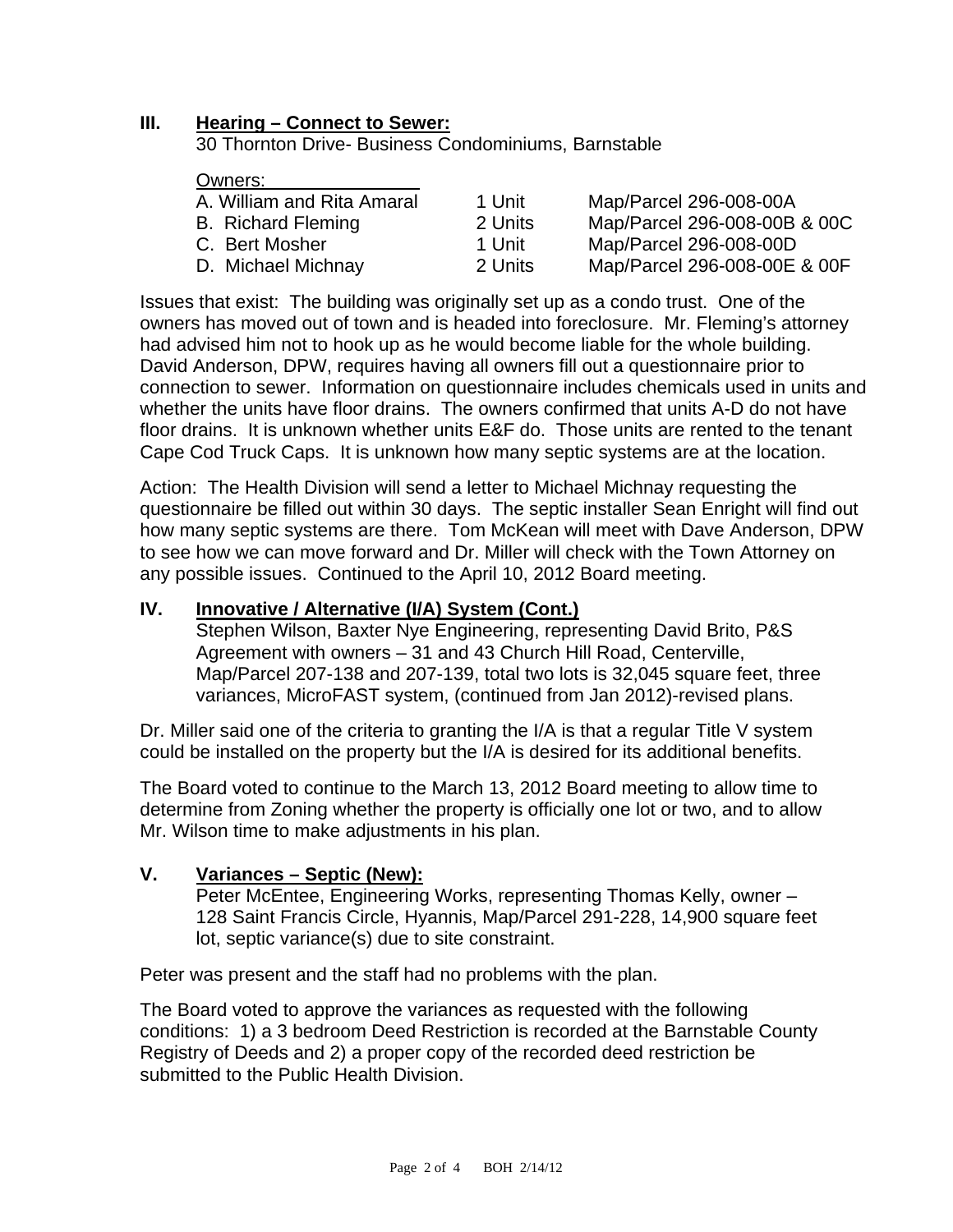# **VI. Variance - Septic (Request to Rescind):**

Stephen Wilson, Baxter Nye Engineering, representing Wolfram Vedder, Trustee – 129 Island Avenue, Hyannis, Map/Parcel 265-018-002, 0.26 acre parcel, Board of Health approved variances on April 2009, new plan has no variances.

Stephen Wilson was present and summarized that they have moved the system so that the new plan has no variances.

The Board voted to rescind the prior variance and the prior requirement of a 2 bedroom deed restriction provided a 3 bedroom plan submitted is fully compliant with Title V.

## **VII. Variance – Food (New):**

A. John Green, owner, The Mill Street Tavern, Inc, d/b/a Duck Inn Pub – 447 Main Street, Hyannis, Map/Parcel 308-081-001, toilet facility variance, currently has two for patrons and one for employees.

No one was present for the owner.

Mr. McKean stated the business has a new owner and is proposed to operate in the same manner as the prior owner and will have 100 seats.

The Board voted to approve the variance.

B. Mark Hansen representing Vincent D'Olimpio, owner, Fogo – 55 Iyannough Rd, Hyannis, Map/Parcel 343-005, toilet facility variance.

Mark Hansen presented the plan. One toilet facility will be unisex and there will be two toilet facilities for the patrons. They are also in the process of installing a grease tank.

The Board voted to approve the variance with the stipulation of no more than 83 seats.

## **VIII. Policy/ Regulation:**

A. Signage "Wording" and Beach Designations.

The Board voted to continue testing the water at the list of beaches regularly during the summer season:

- Covell's Beach, Centerville
- Craigville Beach, Centerville
- Dowser's Beach, Osterville
- Eugenia Fortes, Hyannis
- Kalmus Beach, Hyannis Both Sides Tested: Ocean + Yacht Club sides
- Keyes (aka Sea Street) Beach, Hyannis
- Loops Beach, Cotuit
- Millway Beach, Barnstable
- Sandy Neck, West Barnstable
- Veteran's Beach, Hyannis
- Hamblin's Pond, Marstons Mills